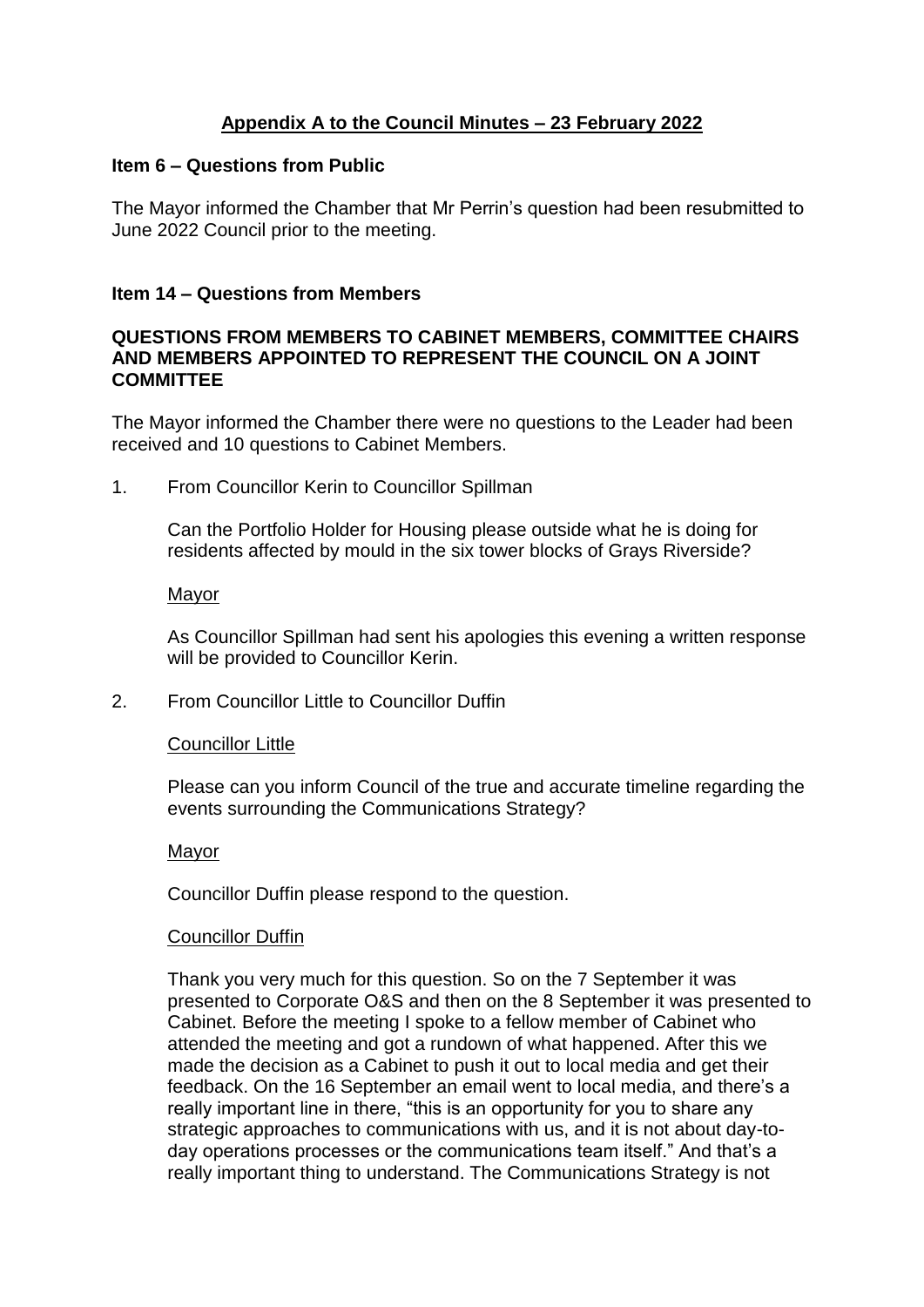about people's personal opinions on different members of the comms team, or anything like that on a day-to-day basis, it's a much broad, big approach. So, on the 4 October, after the deadline, we received a response from the editor of Nub News. It was all about the day-to-day, internal stuff that we'd highlighted in that line, and not about the Comms Strategy itself. So, I was obviously aware of the other concerns because we've heard about those before and I've spoken to Neil personally about those dating back as far as when I was in opposition. But I guessed from the fact that none of the Comms Strategy was mentioned, that he must be okay with what was in the Comms Strategy, it's just the wider issues that he was raising again. On the 12 October we received an email from Newsquest with a letter dated the 24 September, and there's a quote in here saying "I sent the attached a couple of weeks' ago". No reason to doubt the media and it wasn't "I think I sent it", it was in the affirmative "I sent the attached a couple of weeks' ago." So, the following day on the 13 October Cabinet doesn't happen, quite rightly, and I thank the editor of Nub News for raising this. There was an admin error on the report and it wasn't constituted correctly. So, the following day, considering we've had one journalist praise the Comms Strategy and another one raise other concerns about the Comms team, but no concerns about what's in the Comms Strategy, the non-controversial Comms Strategy was passed using delegated decision authority.

#### Mayor

Councillor Little do you wish to pose a supplementary question.

## Councillor Little

Yes that's okay, sorry about that. Well thank you Councillor Duffin for such a factual run through of what happened with the Comms Strategy. But can you explain what happened next? As there has been some questions and some confusion on what happened. Thank you.

## Councillor Duffin

Yeah so after the Full Council meeting, the editor of Nub News, quite rightly, goes to work seeking the facts, and this could have been cleared up at Cabinet, but unfortunately the meeting wasn't correctly constituted. So, possibly the 14 December as I haven't been shared an exact date with this, the editor, Chris Hatton, of Newsquest says he didn't submit the stuff on time for the deadline. So Neil, quite rightly annoyed at this point, has heard two completely different stories. So, on the 14 December he does the right thing and reaches out to me and asks for an explanation, well first he asks me to resign, and then asks for an explanation after that. I explained that I was told in mid-December – what he has been told in mid-December, directly contradicts what Chris has told the Council on the 12 October. So, for me I think we've found the crux of the problem. Chris has changed his story two months later on, and for me it seems like this is the end of it. Instead we get an article that my quote is directly taken out of context to fit a personal agenda; calls for a Council officer to resign; and key facts hidden from the